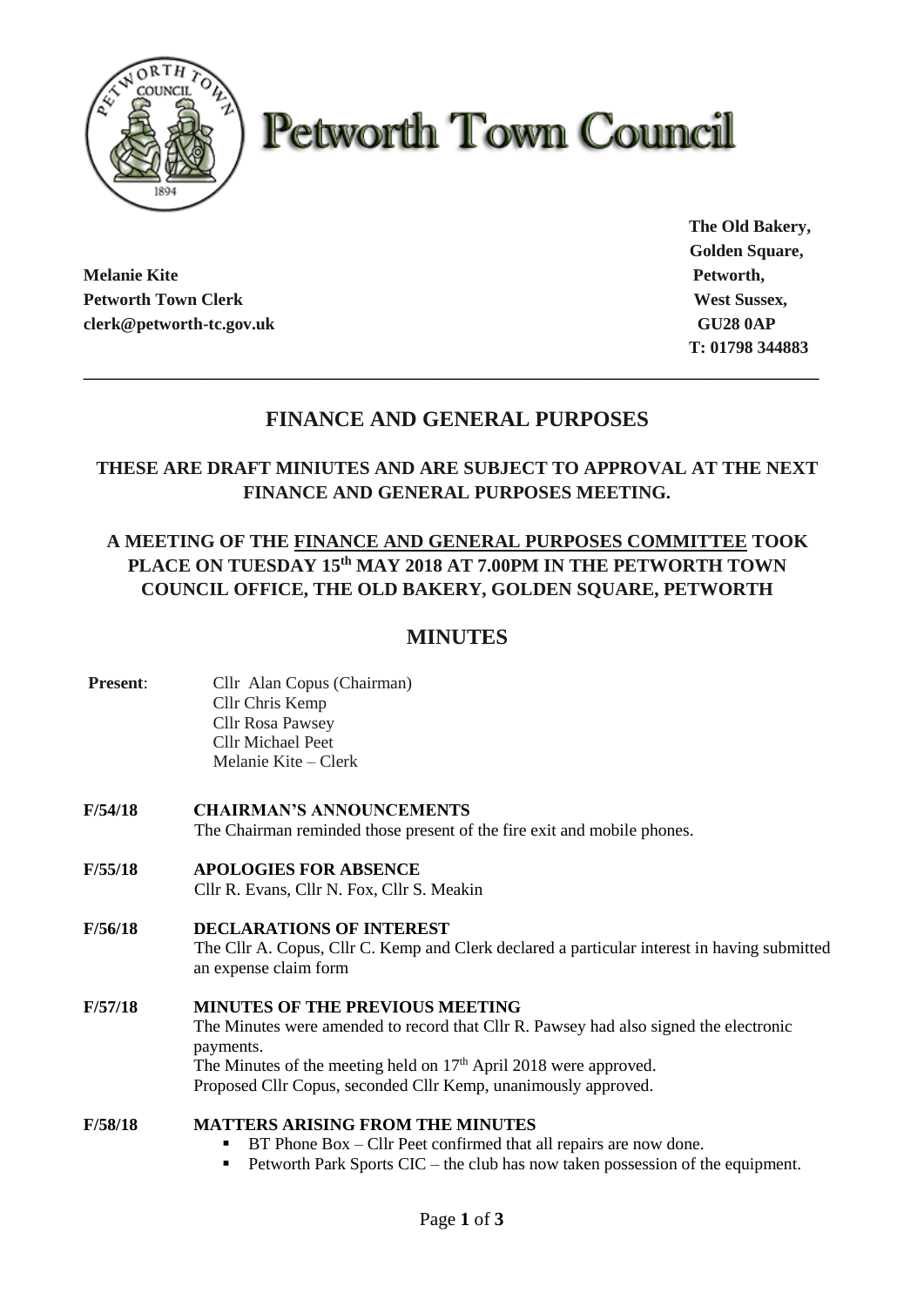- **E** Nexus The grant money has been received. An additional £750 is required to cover the cost of work for the referendum.
- Church clock the service has been done and the report has been received. The Clerk was asked to query why the service says that the pendulum regulator is not being used.
- Station road bank This has been seeded and planted with wild flowers by volunteers and the gardening club.
- Silent Soldiers The Town Council will sponsor two silent soldiers. To be approved at full Council.

#### **F/59/18 PUBLIC PARTICIPATION SESSION**

No members of the public were present.

#### **F/60/18 ELECTRONIC PAYMENTS**

Cllr Kemp and Cllr Copus initialled April bank statement transactions as correct against the suppliers' invoices.

# **F/61/18 APRIL 2018 ACCOUNTS – Appendix 1**

There was little to update the members on, April being the first month of the year. Reserves on the grove lane wall allotment needs to be looked at.

## **F/62/18 BANK RECONCILATION AS AT END MARCH 2018 – Appendix 2**

The bank statement reconciled as agreed and signed by Cllr Copus.

## **F/63/18 INVOICES FOR APPROVAL – Appendix 3**

It was agreed to set up a direct debit for monthly payment to Vantage Publishing. Came and Company – The broker provided 3 quotes for the insurance renewal. The best quotation from additionally offered a 5% discount on a 3yr contract. This was discussed and agreed that this was a good offer and should be accepted. The insurance company had underwritten the cover for PTC over the previous years. Proposed Cllr Copus, seconded Cllr Kemp, all agreed. The Clerk to Gift the sports machinery to the Petworth Park Sports CIC.

The committee approved invoices for payment. Proposed Cllr Copus, seconded Cllr Peet, all agreed.

**F/64/18 RECEIPTS – Appendix 4**

These were noted.

#### **F/65/18 PAYMENTS FOR PETWORTH PAGES**

Motion: to give authority to the RFO and Chairman of FGP to pay Royal Mail. Resolution: It was agreed that a direct debit should be set up. Proposed Cllr Copus, seconded Cllr Kemp al agreed.

**F/66/18 PETWORTH FESTIVAL GRANT APPLICATION**

Recommend to Full Council to grant £250

## **F/67/18 ANNUAL RETURN AND INTERNAL AUDIT**

The Clerk explained that AGAR Statement 1 & 2 and supporting forms and evidence would be sent to the external auditor before the internal audit has been done; internal audit is not due until mid-June.

Cllr Copus went through the questions on Statement 1  $\&$  2 as a preview before them being presented at Full Council.

**F/68/18** It was noted that NatWest will be closing on 19<sup>th</sup> June.